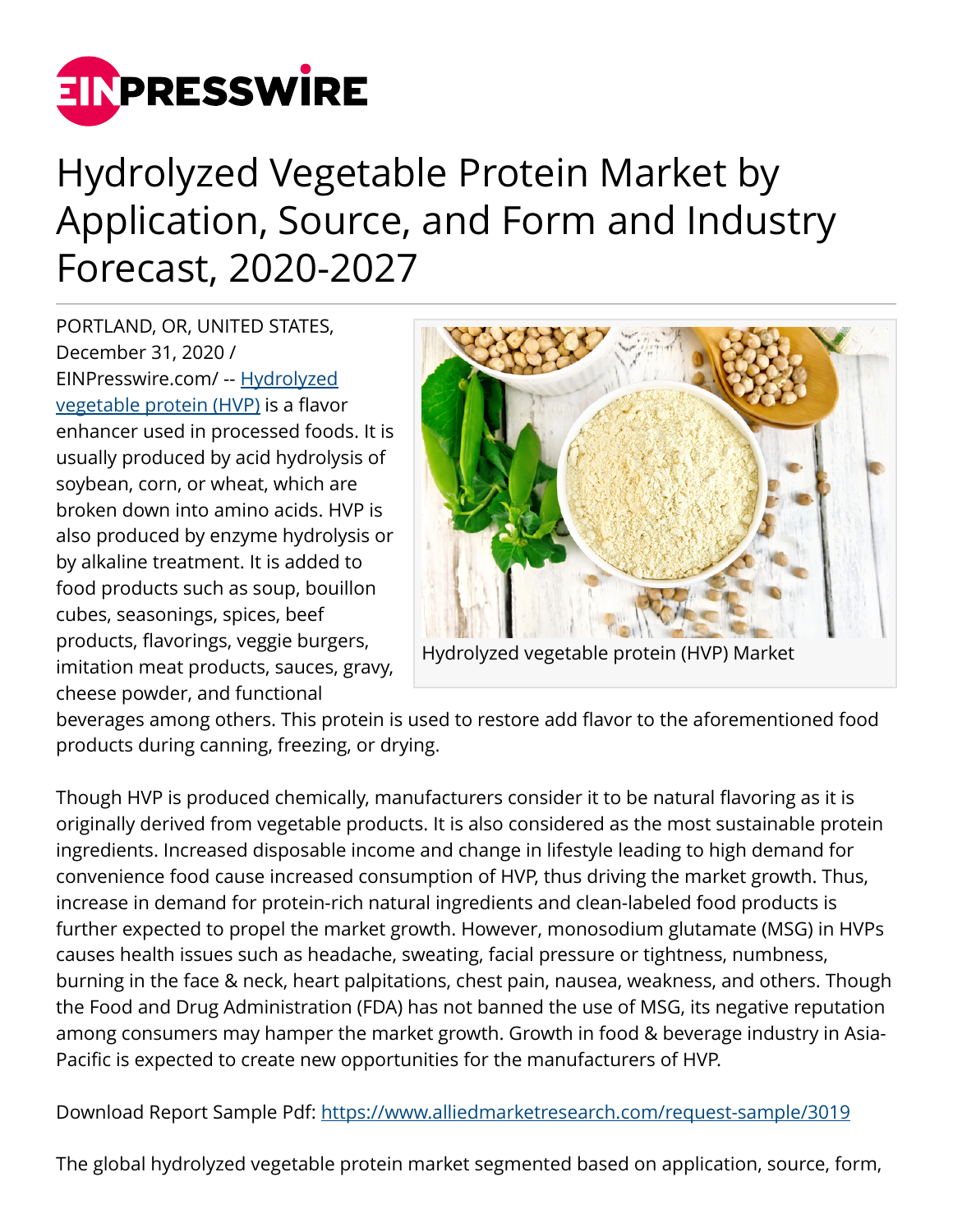and geography. Based on application, it is bifurcated into food products and functional beverages. On the basis of source, it is divided into soy, rapeseed, corn, rice, pea, wheat, and others. The form segment includes dry powder, paste, and liquid. Geographically, the market is analyzed across North America, Europe, Asia-Pacific, and LAMEA.

The Major Players Profiled In This Study Include:

Griffith Laboratories Ajinomoto Co., Inc. Kerry Group plc Tate & Lyle plc Givaudan Jones-Hamilton Co. DSM Diana Group Brolite Products Co. Inc. Caremoli Group

## Key Benefits

The report provides an in-depth analysis of the current trends, drivers, and dynamics of the global hydrolyzed vegetable protein market to elucidate the prevailing opportunities and potential investment pockets.

It offers qualitative trends and quantitative analysis from 2016 to 2023 to assist stakeholders to understand the market scenario.

In-depth analysis of the key segments demonstrates the sources of HVP and its application. Competitive intelligence of the industry highlights the business practices followed by key players across geographies.

The key players in the market are profiled and their strategies & developments are analyzed to understand the competitive outlook of the industry.

Get detailed COVID-19 impact analysis on the Hydrolyzed Vegetable Protein Market: <https://www.alliedmarketresearch.com/request-for-customization/3019?reqfor=covid>

Hydrolyzed Vegetable Protein Market Key Segmentation:

By Application

Food Products Noodles Pastas Prepared Soups Sauces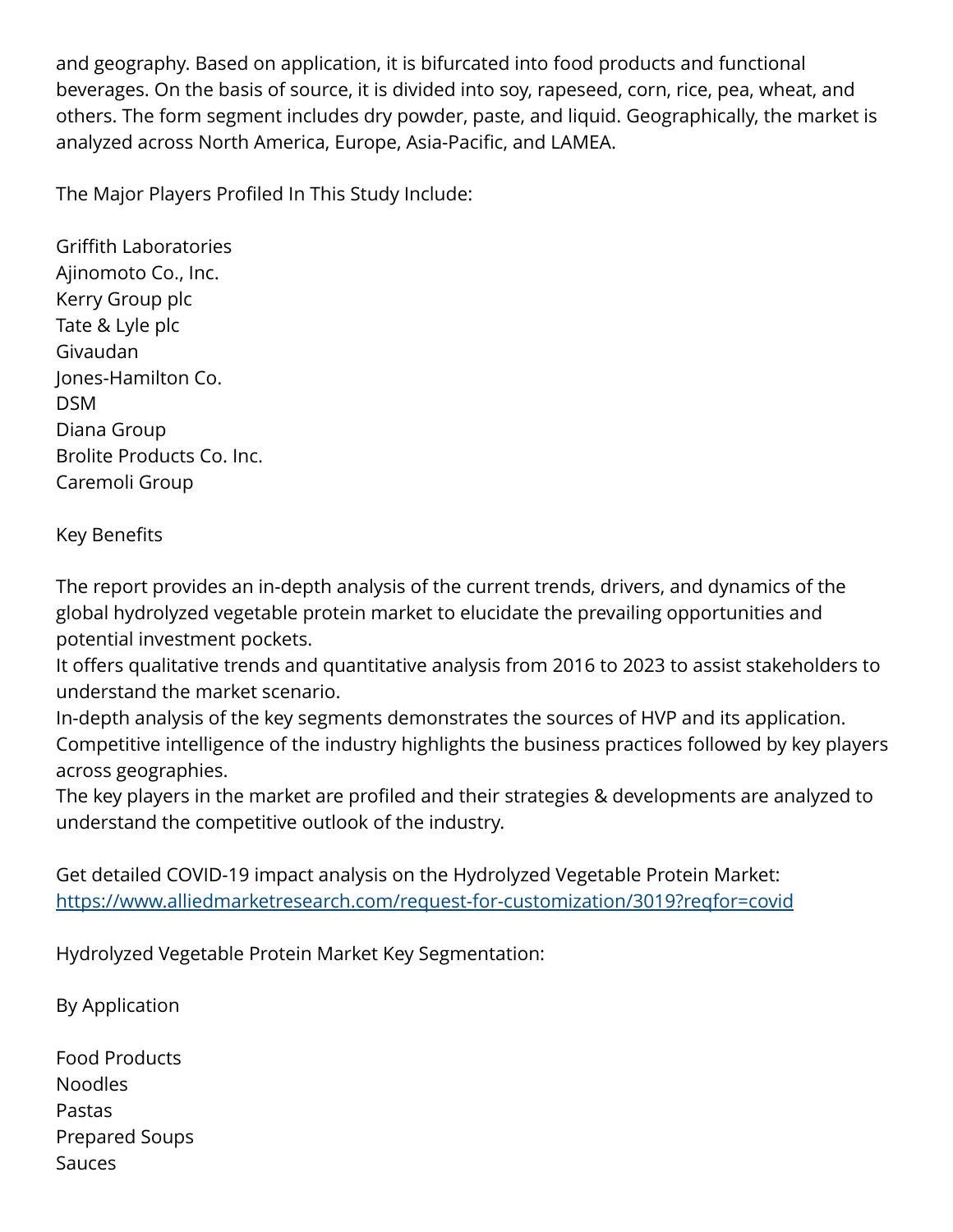Ready Meals Dips & Dressings Meat Fish Seasoning Mixes **Others** Functional Beverages By Source Soy Rapeseed Corn Rice Pea Wheat **Others** By Form Dry Powder Paste Liquid By Geography North America U.S. Canada Mexico Europe UK Germany France Italy Spain Rest of Europe Asia-Pacific China India Japan South Korea Rest of Asia-Pacific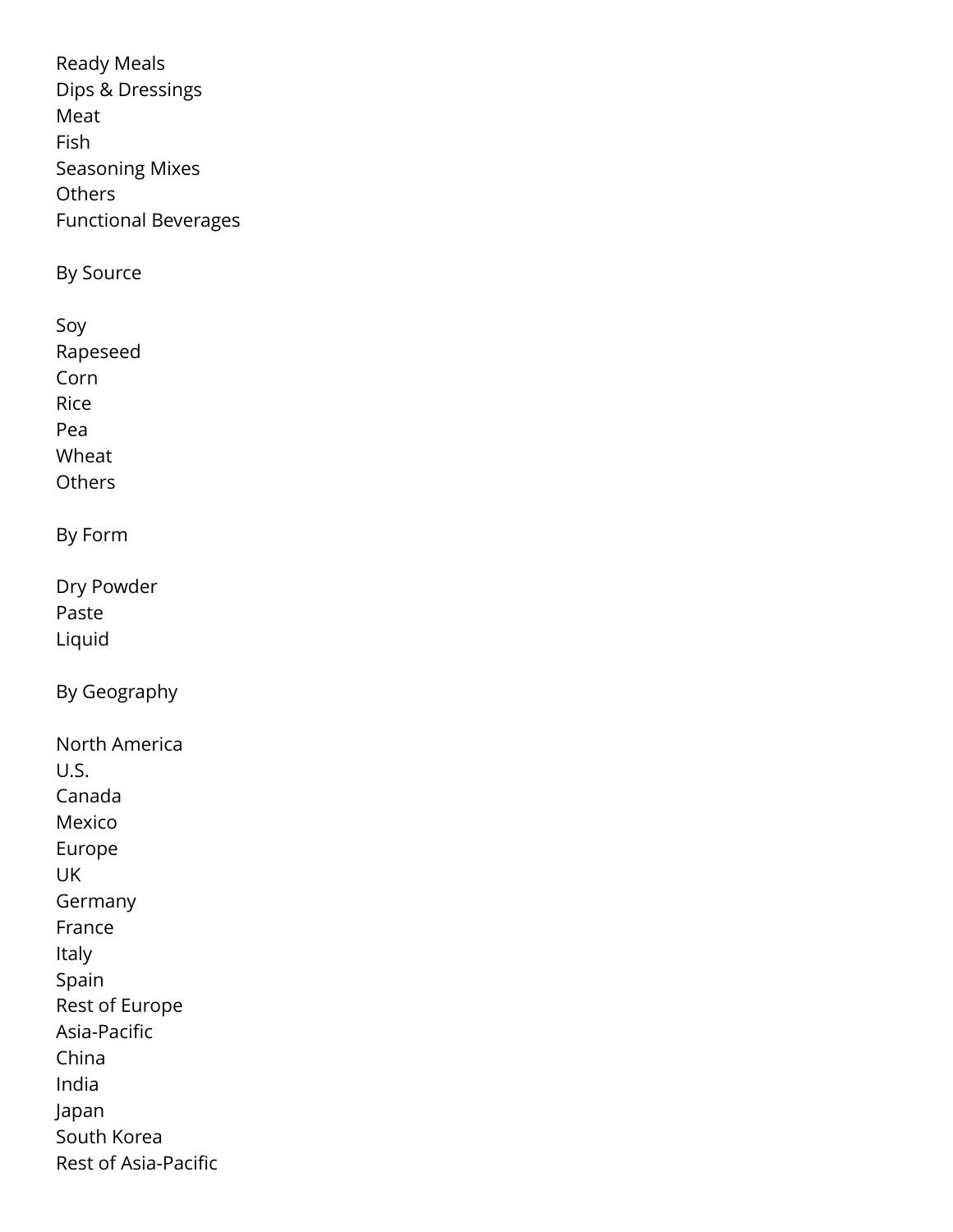LAMEA Brazil Argentina Africa Saudi Arabia **I**IAF Rest of LAMEA

Key Players

Astron Chemicals S.A. McRitz International Corporation Good Food, Inc. Michimoto Foods Products Co., Ltd. Dien Inc. Innova Flavors Unitechem Co., Ltd.

Inquire or Share Your Questions If Any Before the Purchasing This Report: <https://www.alliedmarketresearch.com/purchase-enquiry/3019>

About Allied Market Research:

Allied Market Research (AMR) is a full-service market research and business-consulting wing of Allied Analytics LLP based in Portland, Oregon. Allied Market Research provides global enterprises as well as medium and small businesses with unmatched quality of "Market Research Reports" and "Business Intelligence Solutions." AMR has a targeted view to provide business insights and consulting services to assist its clients to make strategic business decisions and achieve sustainable growth in their respective market domains. AMR offers its services across 11 industry verticals including Life Sciences, Consumer Goods, Materials & Chemicals, Construction & Manufacturing, Food & Beverages, Energy & Power, Semiconductor & Electronics, Automotive & Transportation, ICT & Media, Aerospace & Defense, and BFSI.

We are in professional corporate relations with various companies and this helps us in digging out market data that helps us generate accurate research data tables and confirms utmost accuracy in our market forecasting. Each and every data presented in the reports published by us is extracted through primary interviews with top officials from leading companies of domain concerned. Our secondary data procurement methodology includes deep online and offline research and discussion with knowledgeable professionals and analysts in the industry.

Related Reports: